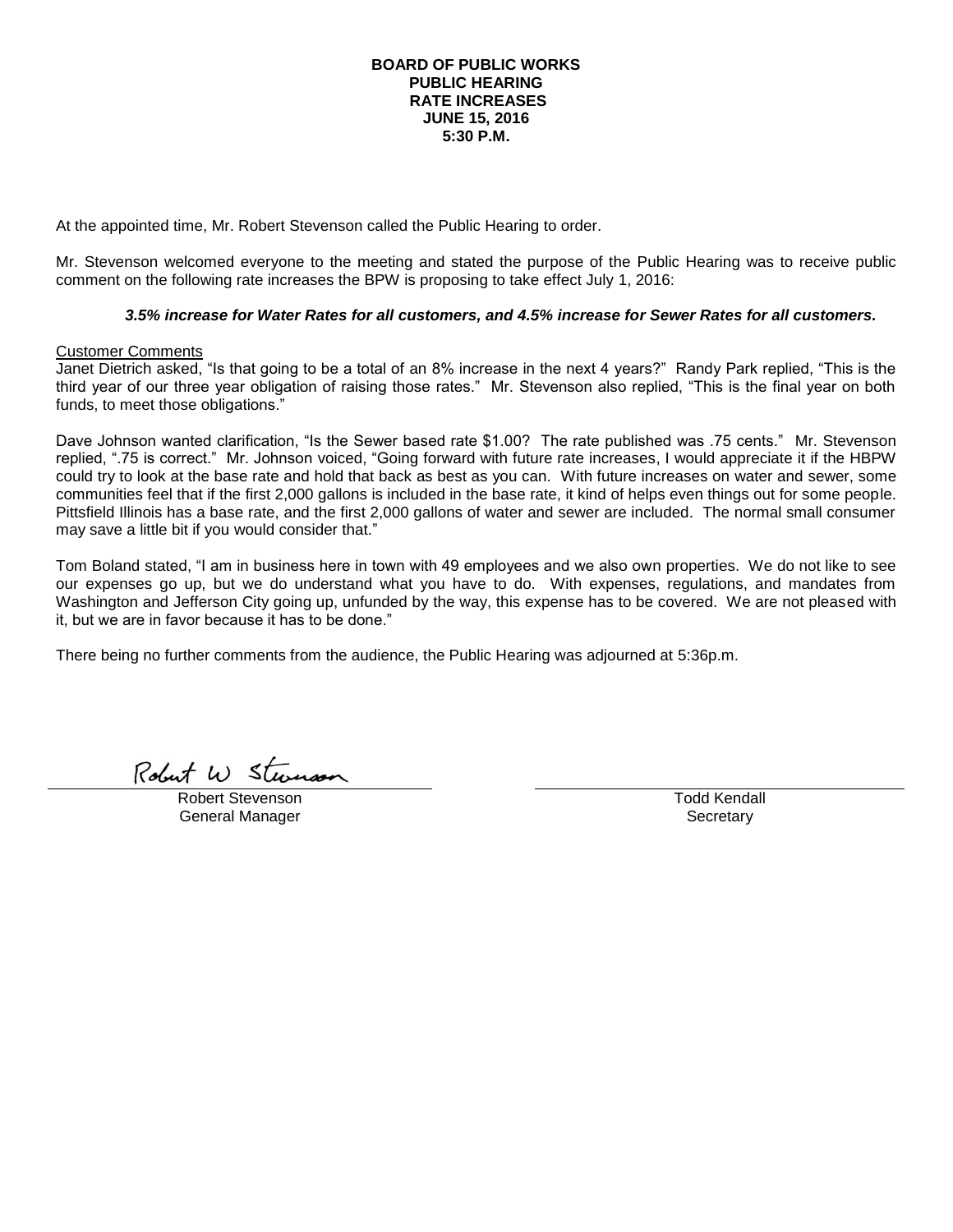# **BOARD OF PUBLIC WORKS**

5:36 P.M.

Regular Board Meeting Manuscription Control of Media Wednesday, June 15, 2016

| Present: | Randy Park<br><b>Betty Anderson</b><br>Tim Goodman<br><b>Todd Kendall</b>                                                                                | President<br>Vice President<br><b>Board Member</b><br><b>Board Member</b>                                                                                                                                              |
|----------|----------------------------------------------------------------------------------------------------------------------------------------------------------|------------------------------------------------------------------------------------------------------------------------------------------------------------------------------------------------------------------------|
|          | Robert Stevenson<br>Heath Hall<br><b>Courtney Harris</b><br><b>Mathew Munzlinger</b><br>Abe Gray<br>John Hummel<br>Matthew Jones<br><b>Jared Stewart</b> | General Manager<br><b>Director of Operations</b><br>Administrative Assistant<br>Water/Wastewater Facilities Engineer<br><b>Finance Director</b><br><b>WWTP Supervisor</b><br>ΙT<br><b>Electric Line Superintendent</b> |
|          | James Lemon<br>George Walley<br>Danny Henley<br>Alyse Thompson<br>Lucas Drulinger<br>Jim VanHoose                                                        | <b>City Attorney</b><br><b>Economic Development</b><br><b>Hannibal Courier Post</b><br><b>Quincy Herald Whig</b><br><b>Ralls County Water</b><br>City Councilman                                                       |
|          | Kellie Cookson<br>Dave Johnson<br>Melissa Cogdal<br>Tom Boland<br><b>Janet Dietrich</b>                                                                  | <b>Hannibal Resident</b><br>Hannibal Resident<br>Hannibal Resident<br><b>Hannibal Resident</b><br>Hannibal Resident                                                                                                    |

## **CALL TO ORDER**

The meeting was called to order at 5:36P.M. by President Randy Park.

#### **INVOCATION & PLEDGE OF ALLEGIANCE**

The invocation was given by Mr. Tim Goodman.

#### **CONSENT AGENDA**

A) Minutes – May 17, 2016 (Regular Meeting Minutes) B) Payrolls – May 27, 2016, June 10, 2016 C) Claims – May 2016

On motion of Betty Anderson, seconded by Tim Goodman the Board voted unanimously to approve the Consent Agenda.

## **COMMENTS FROM THE AUDIENCE**

Melissa Cogdal, Hannibal Citizen said, "I'm a little confused on the ban about the current water and concerns about water. Could you please explain to me exactly why there is the stance of the ban of communication with the citizens pertaining to the current water system? I understand that some citizens have filed a lawsuit, but that lawsuit has to do with the past 4 years being in violation on the water standards and what does that have to do with the current water system? There is an overwhelming smell of chlorine in my water and I can't ask about it? Can somebody please explain to me the bridges between the two and why the ban?" James Lemon replied, "I don't know specifically what the Boards response has been in regard to all things, but there is not an order that you cannot speak to the Board of Public Works employees. However, if it has to do with the issues that are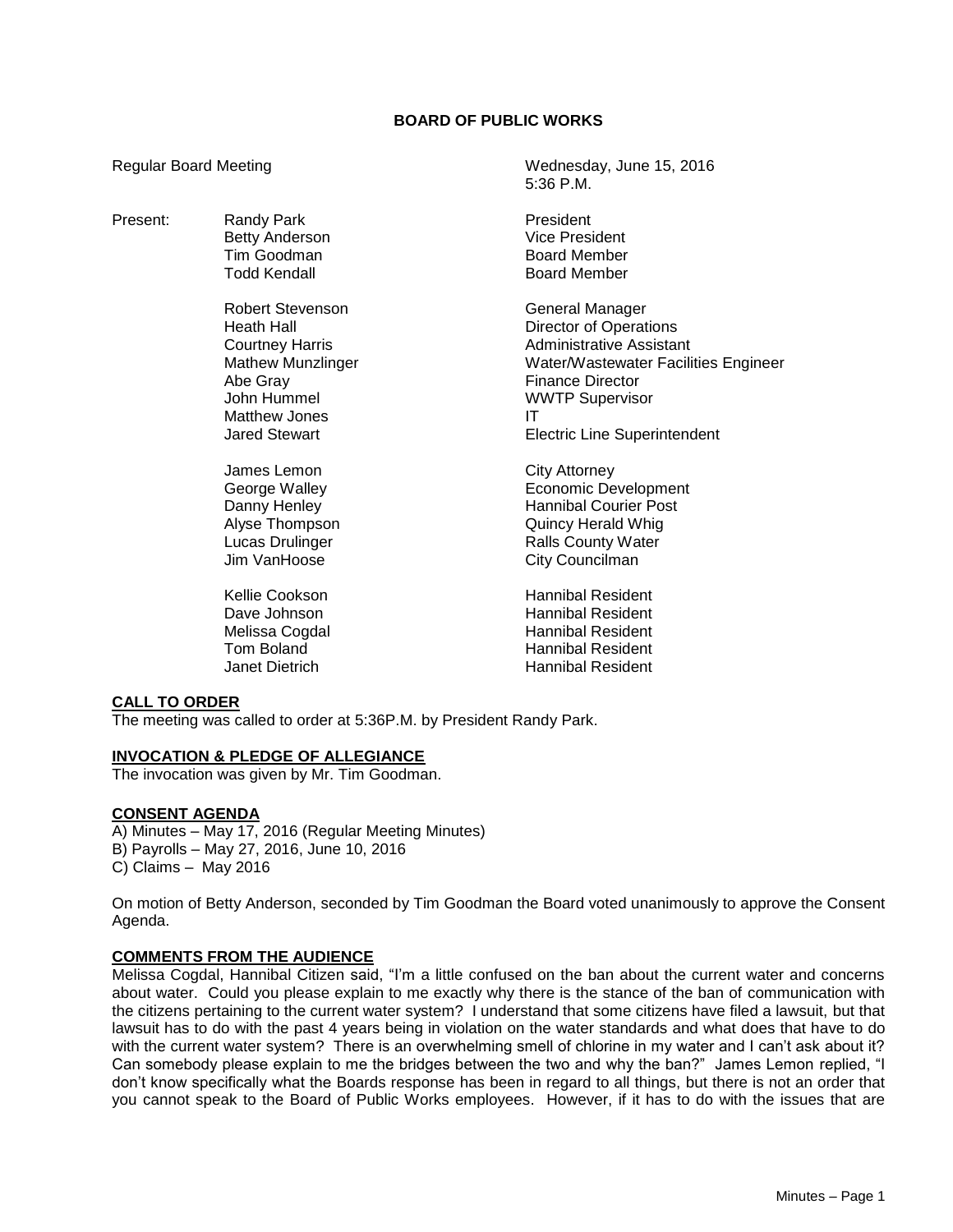related or arguably related to the lawsuit, the City is not going to comment on those because those comments are things which potentially could be used in litigation." Mr. Stevenson noted, "We have prepared several articles or education pieces to address the questions that you petitioners have brought to the front, and the attorney that we hired to defend us against this lawsuit has been clear that none of that material can be presented, so we are honoring his advice." Janet Dietrich replied, "What Melissa is talking about is there are current water things that we are questioning, we are not talking about the other petitioners. There are two groups, one group is understandable, but why are you shunning the other group who has legitimate questions that have nothing to do with their petition?" Melissa Cogdal stated, "I'm actually interested about the lawsuit, I feel like I'm being sued to. I just didn't understand the complete shutdown of communication when my questions and my concerns have nothing to do with the last four years." James Lemon replied, "The issue is if you start having a conversation, they don't know exactly where that conversation is going to go. If there are things that you want answered by the Board, I suggest you put it down in writing. I'm not the attorney on the lawsuit, however that attorney would want to see the questions and discuss with them whether or not that touches on the lawsuit or not." Kellie Cookson stated, "I think that's a fair answer because then your words are in writing as well, and then it cannot be misconstrued." Melissa Cogdal stated, "When you shut down communication, it breeds anger and frustration and none of us want that."

#### **GENERAL MANAGER'S REPORT**

Mr. Stevenson reported Terra Technologies is on the job working on the stream mitigation project. A completed permit application was submitted to the Corps of Engineers in late April. It has been under review by Corps staff and was posted for a 30 day public comment period beginning June 9th.

Mr. Stevenson reported he travelled to Columbia, MO to attend the quarterly MPUA meetings and discuss power supply options. The Missouri Public Utility Alliance (MPUA) and the subset cities of MoPep have come to a signed agreement with CleanLine Energy. Mr. Stevenson noted Hannibal is not a part of that agreement.

Mr. Stevenson reported Prairie State has been back up and running and Unit #2 was shut down this morning.

Mr. Stevenson reported Kari Goodman is on maternity leave until the end of July.

Mr. Stevenson reported On May 20th, Herman McClain retired from the HBPW Water Treatment Plant. Mr. McClain has been employed since the year 2000. At this time, the Senior Operator position is vacant, and will not be posted until August.

## **OPERATION'S REPORT**

Mr. Hall reported the Electric Department installed two mid-span reclosers during the month on circuit 32 out of Indian Mounds substation and circuit 22 feeding out of Southside substation. These are a result of the Electric System Coordination Study that was completed by BHMG a couple of years ago. It was budgeted to install 3 to 4 mid-span reclosers per fiscal year to spread the cost out of several budget years, but still allow continuous progress on system improvements.

Mr. Hall reported the current availability rate for the last 12 months is 99.993%, and continues to be very impressive.

Mr. Hall reported the electricians continued performing routing maintenance on substations at both plants, on sewer lift stations, and on the four water pumping stations. The crew also completed the installation of the new relays at the Oakwood Sub Station.

Mr. Hall reported the Sewer Crew responded to twelve reported stop ups with two being on the HBPW.

Mr. Hall reported the yearly inspection of creek crossings found six crossings that are in need of repair. Within the next couple of weeks, a plan will be made to repair each of the crossings in need. It is anticipated that all repairs can be completed using the HBPW crew at this time.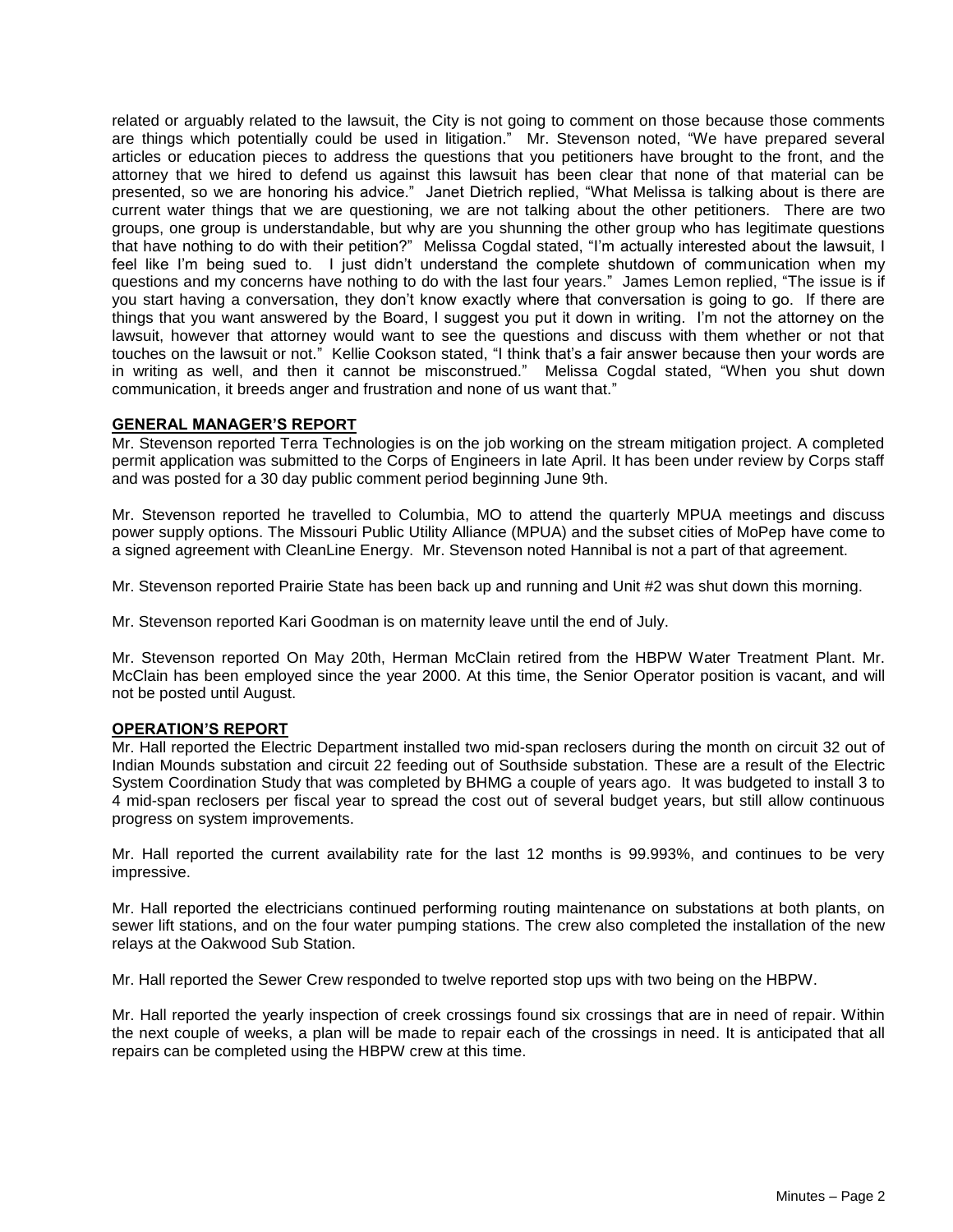Mr. Hall reported construction continues at the Water Treatment Plant (WTP). During the end of May and into June, the WTP controls subcontractor (Durkin) has been installing the new alarm and controls system as part of the WTP Upgrade project.

Mr. Hall reported chemical bids for both plants were opened on May 27th. Awards will be issued in the coming weeks to begin on July 1st.

Mr. Hall reported the Wastewater Treatment Plant (WWTP) continues to have issues with foam. The staff is zeroing in on a solution to eliminate the foam and prevent future occurrences.

#### **FINANCIAL REPORT**

Abe Gray presented the Board with the financial results for the month of May 2016 and year to date results.

#### **PROJECTS REPORT**

Mathew Munzlinger presented the Board with an updated progress report of ongoing projects. This includes projects from the Water System and Water Treatment Plant, as well as the Sewer System and Wastewater Treatment Plant. Mr. Munzlinger noted the progress of these projects and studies is acceptable and will continue as weather permits.

On motion of Todd Kendall, seconded by Betty Anderson, the Board voted unanimously to approve the Regular Reports.

#### **NEW BUSINESS**

Mr. Stevenson presented the revised Water and Sewer rate schedules. Mr. Stevenson recommended the Board approve the revised rates that support the FY2016-2017 budget.

On motion of Tim Goodman, seconded by Todd Kendall, the Board voted unanimously to approve the Water Rate Schedule as presented for the 2016-2017 year.

On motion of Betty Anderson, seconded by Tim Goodman, the Board voted unanimously to approve the Sewer Rate Schedule as presented for the 2016-2017 year.

#### **Martin General Contractors Change Order No.2**

Matt Munzlinger reported Change Order No.2 is an accumulation of different items encountered through the construction of the improvements at the WTP that staff felt necessary to complete at the time. The total cost associated with this change order is in addition to Martin General Contractors' contract of \$32,279.00. With the WTP construction nearly complete and the fact that Martin General Contractors have already completed these tasks, it is our recommendation to approve Change Order No. 2 for Martin General Contractors.

On motion of Betty Anderson, seconded by Tim Goodman, the Board voted unanimously to approve the Martin General Contractors Change Order No.2 as presented.

### **Horner & Shifrin Contract Amendment**

Matt Munzlinger reported the basis for the Horner & Shifrin Contract Amendment is to include an item that was left out of the original contract. There was an item to design a dechlorination system that was proposed under the original scope, and it was left out of the original contract. Mr. Munzlinger recommended to approve Contract Amendment No. 3 for Horner & Shifrin for \$46,899.00.

On motion of Betty Anderson, seconded by Tim Goodman, the Board voted unanimously to approve the Horner & Shifrin Contract Amendment as presented.

#### **SPECIAL REPORTS CLEAN LINE ENERGY UPDATE**

Mr. Stevenson reported the Clean Line Energy (CLE) project is now moving forward with 35 Missouri cities as committed transmission customers, and Hannibal is not among those cities. Mr. Stevenson had reported in a previous meeting and articles in the Hannibal Courier Post that it would be a great benefit to Hannibal